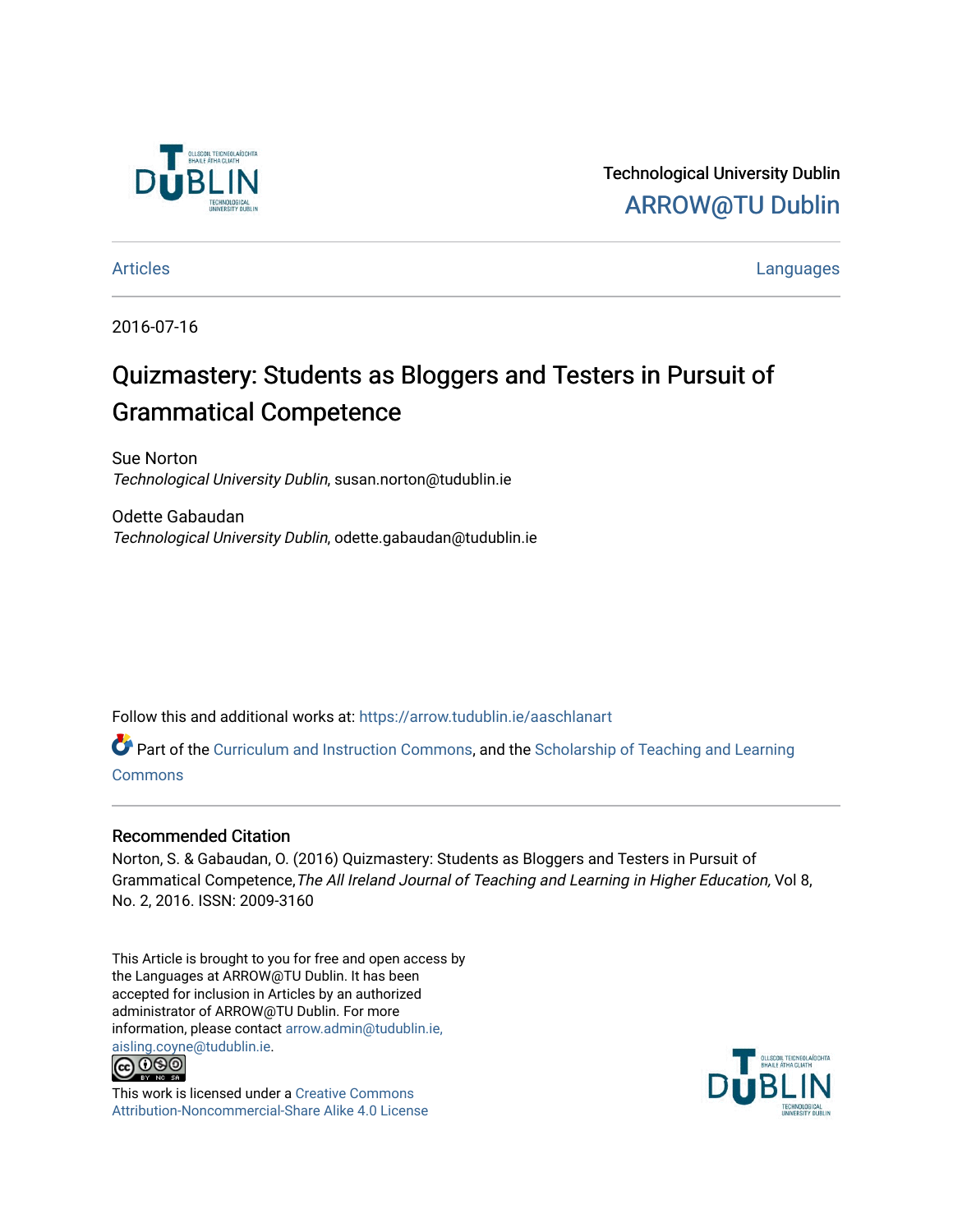# **Quiz Mastery: Students as Bloggers and Testers in Pursuit of Grammatical Competence\***

Odette Gabuadan† Sue Norton†

### **† Dublin Institute of Technology**

## **Abstract**

This article considers the challenges confronted by instructors of composition and writing skills in higher education. Identifying key aspects of grammar, syntax, and punctuation, it argues that a grammatically informed terminology is helpful to learner-writers endeavouring to improve the clarity of their written assignments. To aid assimilation of this terminology, and the concepts it signifies, e-learning tools can be integrated into the curriculum so that students can consolidate knowledge through their own construction of it. As they create blogs and peer to peer quizzes, they become more theoretically and practically informed about the basis of effective writing practices.

**Keywords:** Academic Writing; E-Learning; Grammar and Pedagogy; Infographics; Weblogs; Reflective Learning

<sup>\*</sup>URL: http://ojs.aishe.org/index.php/aishe-j/article/view/[279]



All Ireland Journal of Teaching and Learning in Higher Education (AISHE-J) **Creative Commons Attribution-NonCommercial-ShareAlike 3.0** 

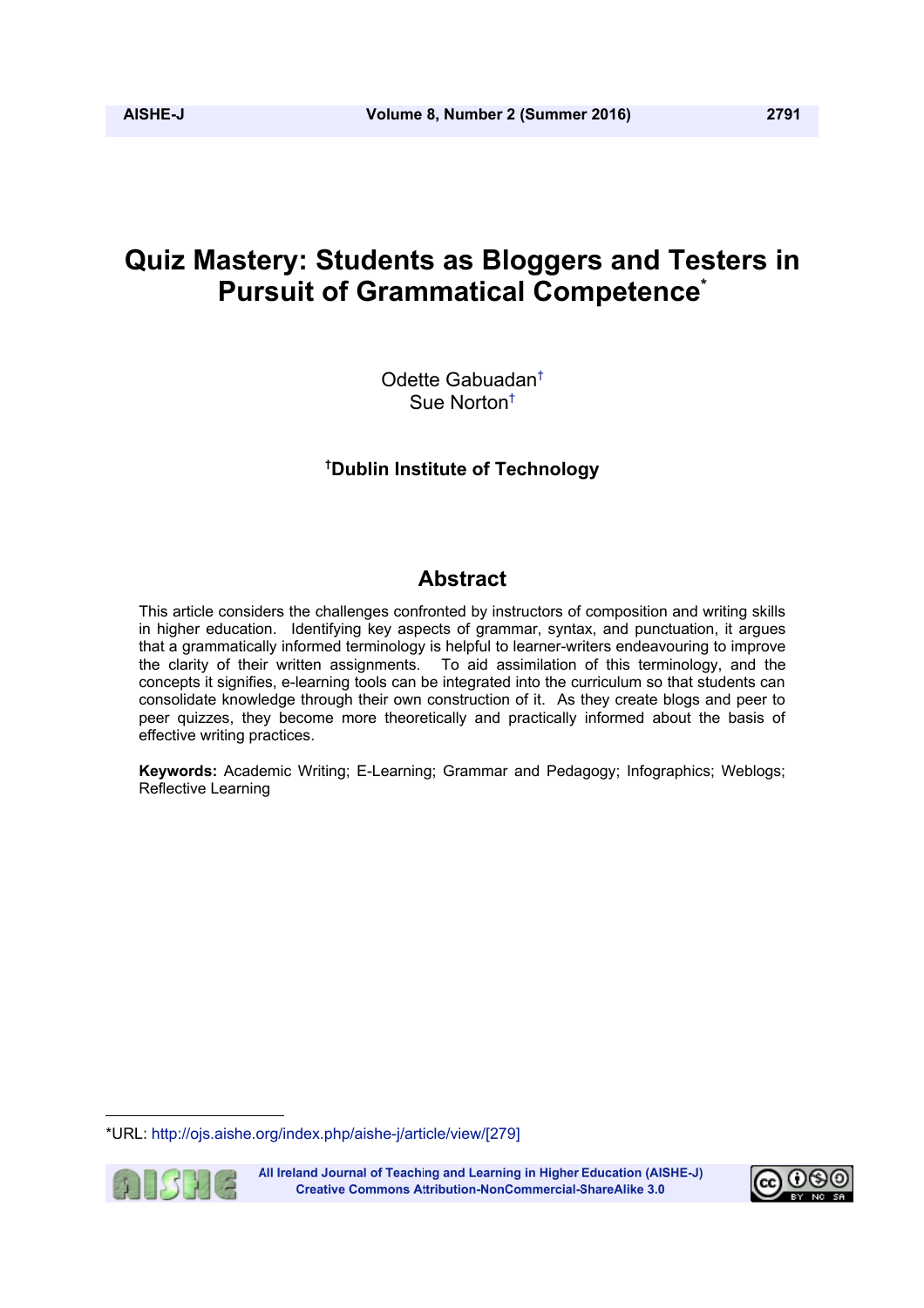# **1. Introduction**

The practice of readying students potentially to teach material they have recently learned is widely thought to be pedagogically sound. The well-known saying attributed to Confucius, 'tell me and I may forget; show me and I may remember; involve me and I will understand,' is a familiar one to those interested in ideas related to learning and teaching. In our shared module called Composition and Writing Skills (Incorporating New Media Text Production), student involvement has proven indispensable to the mastery of subject matter. Specifically, when we have assessed our learners in their abilities to articulate and disseminate their new understandings and, later, to test their peers, they have acquired a greater degree of expertise. To this end, the new media component of the module is crucial. It enables us to prepare our students to be active participants in a digital society. The Irish Department of Education, as well as employers generally, call for a high competency in digital literacies so that our global citizens are in a position to "effectively interpret, manage, share and create meaning in the growing range of digital communication channels" (Dudney et al, 2014:2).

Many third level students in Ireland, though eager to write, express anxiety about the conventions of formal grammar and syntax ordinarily required in academic contexts. Instruction is necessary but often not sufficient to deep learning, given the unfamiliarity of the vocabulary related to the subject area. While many learnerwriters have a good sense of sentence structure, and even of style, others do not. In our experience, many, no matter how competent, lack the terminology used in discussions of grammar, syntax, and punctuation. This terminology can be immensely helpful to those wishing to improve the clarity of their assignments and other written submissions.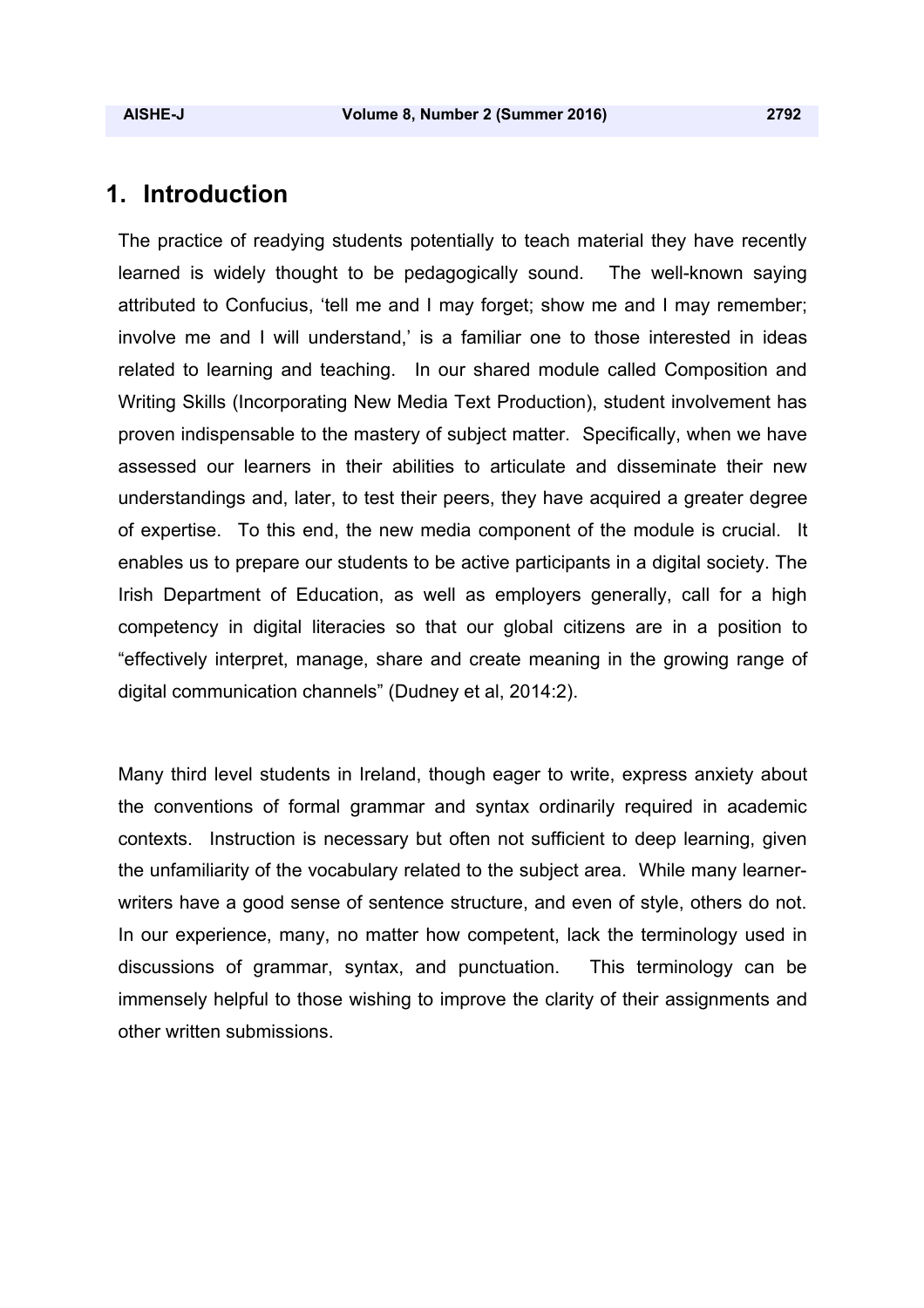#### **1.1 The module.**

Our module's first class session begins with an introduction to the eight parts of speech. Typically, our students can identify nouns, pronouns, and verbs immediately. But, prior to instruction, they struggle with distinctions between adjectives and adverbs and usually cannot determine prepositions, articles, and conjunctions. The syntactic functions served by the parts of speech are best illustrated through examples of semantic difference. We ask our students, for instance, to attempt to 'morph' random words from one form to another, where possible. They swiftly see that beauty (noun) becomes beautify (verb), beautiful (adjective), and beautifully (adverb). When the same transition is attempted using the word ugly, they discover that it takes only one form, that of adjective. With a suffix, though, it can become a noun, 'ugliness.' The root word 'wonder' morphs nicely, too. It presents itself as 'adjective' in the sentence, 'the chicken smells wonderful,' but as 'adverb' in the sentence, 'the chicken smells wonderfully.' In the first example, the chicken is, presumably, cooked and ready to be served. In the second example, the chicken in question is living and has a refined sense of smell as would, for instance, a sniffer dog, the kind that assists with police work. Any chicken with so sensitive a nose would be, indeed, 'a wonder' (noun).

Playful experimentation with these words and others, manipulated in multiple contexts, helps to convince learner-writers of the precision afforded by specific word forms – i.e., parts of speech -- and readies them, first, to recognize phrases and clauses, then to create phrases and clauses, and, ultimately, to manipulate them for effect.

This cognitive transition from definition to application, however, does pose several challenges. Understanding how the parts of speech are used to draft meaningful utterances is more complex than merely understanding what they are. While the difference between a noun and a verb is an easy one for students to grasp, the difference between a subject and a predicate is less obvious. In this respect, students require further instruction to see that function is more relevant than form.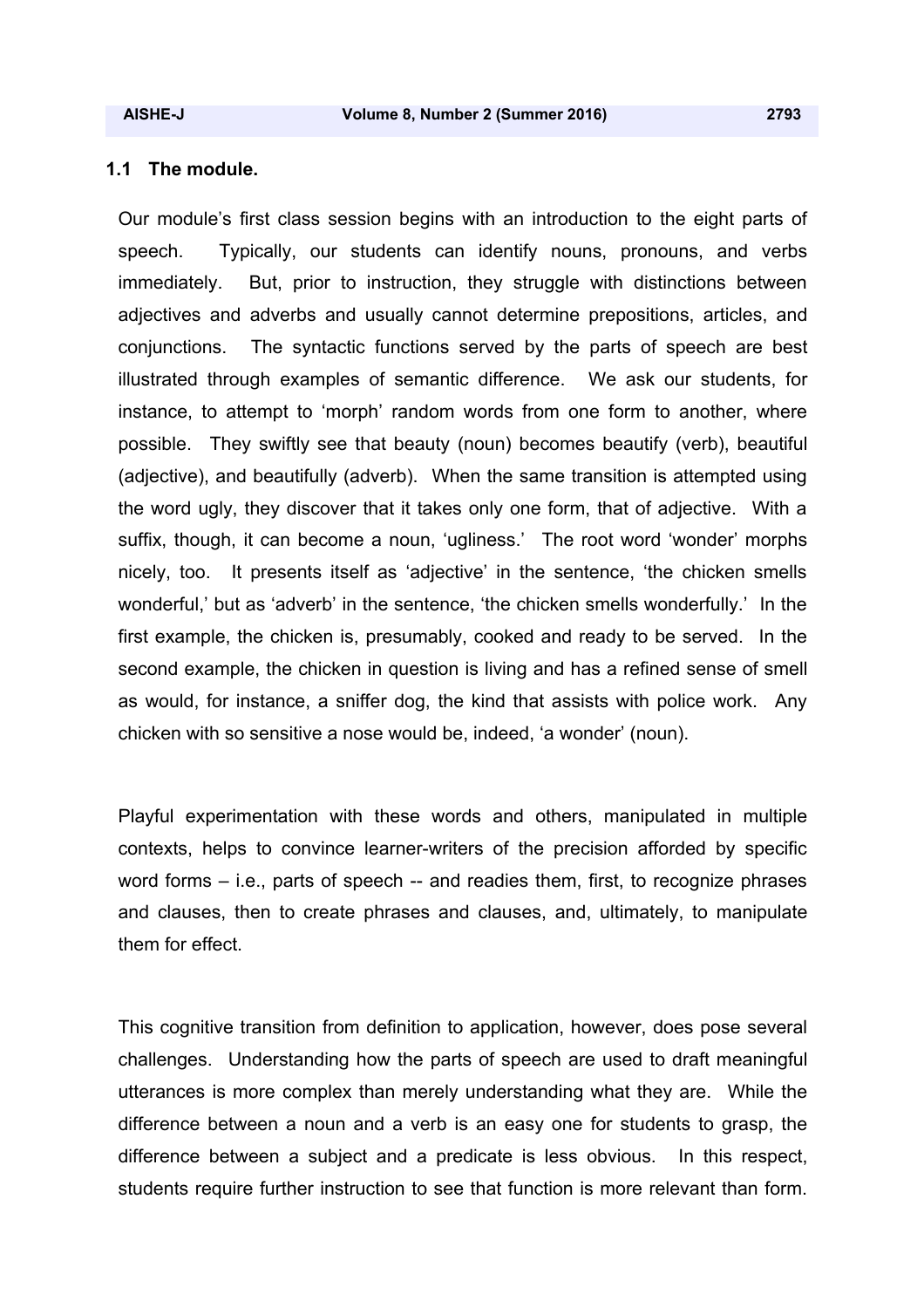Accordingly, ensuing lessons centre on grammatic and syntactic relationships within sentences. We work our way through example-material that establishes these relationships with class sessions proceeding along the following lines:

A subject is the do-er of the action in a clause, and a predicate is its verb expressing tense. Subjects are usually but not always nouns. In the sentence 'Skiing is my favourite sport,' the subject is a verb used as a noun. This is called a gerund. The sentence, 'Skiing is my favourite sport,' is comprised of a single clause. A clause is a group of words containing a subject and a predicate. The sentence, 'Skiing is my favourite sport but, unfortunately, my boyfriend hates snow,' is comprised of two clauses. The first is independent and the second is dependent. The second clause contains a parenthetical modifier, the adverb 'unfortunately.' It describes the verb 'hates,' which is the predicate of the second clause. A dependent clause cannot stand on its own except for rhetorical or stylistic effect.

Specialized vocabulary such as this can be alienating at first and takes time to acquire. One of the aims of our module is to enable students to converse easily about grammar and syntax using the pre-existing terminology available to them. What the terminology offers is a diagnostic framework. It allows for the examination and critique of sample clauses and sentences that we present in class through overhead slides. Flaws and ambiguities in these samples can be identified and remedied. Eventually, students are able to scrutinize their own prose-work and that of their peers. The more comfortable they become with widely acceptable principles of grammar and syntax, the more likely they are to compose clear and effective sentences for general readerships.

## **2. Learning And Teaching Strategies**

Teacher-led classroom conversation is crucial to the acquisition of this new knowledge. Just as with foreign language acquisition, oral expression on the part of learners consolidates understanding. Terms such as subject, predicate, direct object, indirect object, transitive verb, linking verb, subject complement, and so on, do not comprise the ordinary lexicon of most young people in higher education,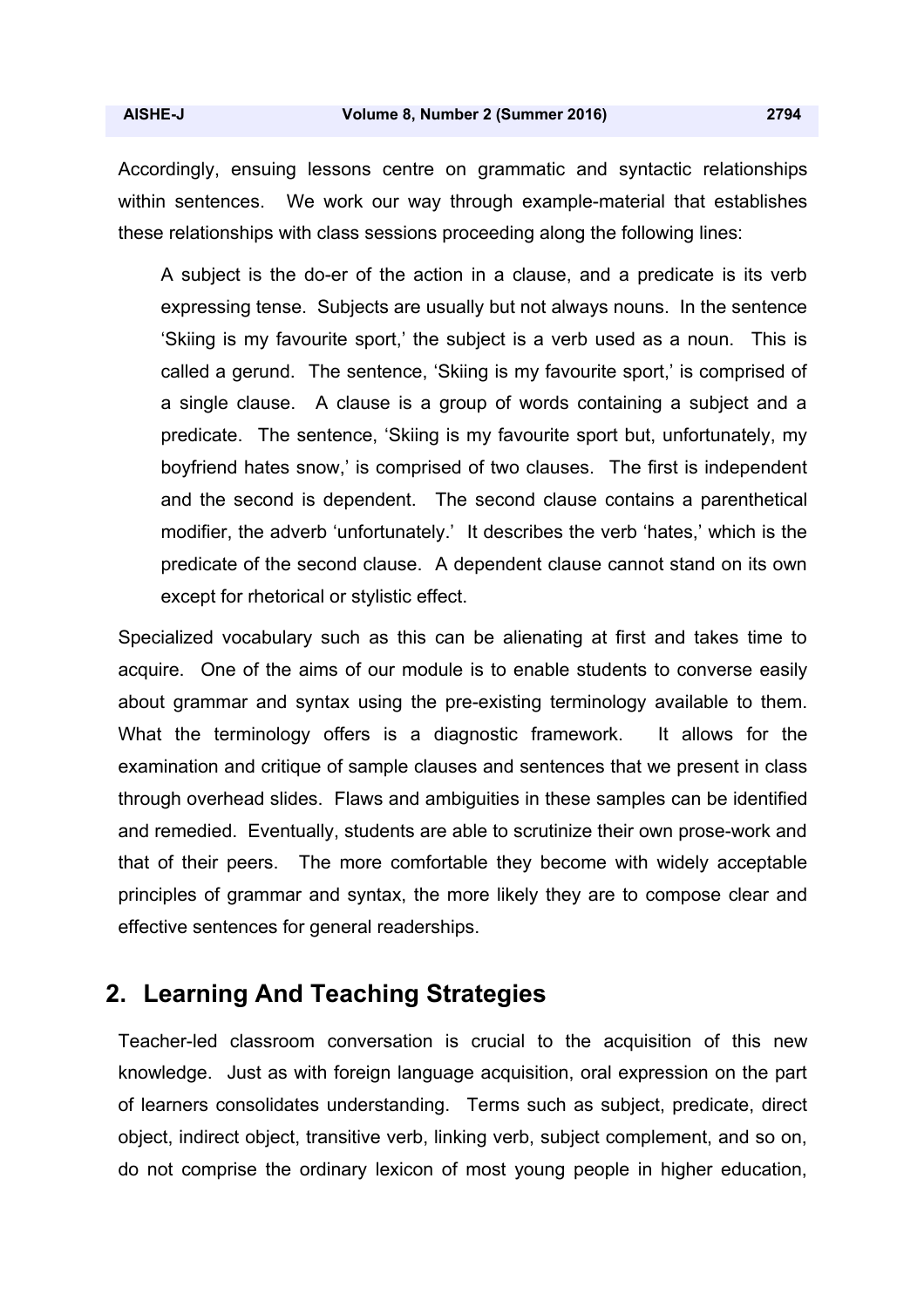whether native speakers of English or not. Roundtable analyses of paragraphs within essays read aloud in class facilitate extended discussions about both the forms and functions of words. These essays can come from the class textbook, Reading the World: Ideas that Matter (Austin 2015) and from student assignments themselves. Either serves well, so long as participants begin to put their newly acquired technical vocabulary to use.

Retention, though, is by no means assured. We have found that after the passage of only a few days' time, our students are likely to have lost some understanding of the material or, at least, the confidence to recall it and express it independently. It is at this point that we introduce a sequence of assignments designed to make use of the knowledge recently acquired while also reinforcing it.

One set of assignments involves conventional essay writing based on suggested themes. Instructor feedback and evaluation are attentive to specific grammar items covered in class. Criteria are specific: Essay Number One should contain no sentence fragments or run-on sentences. Essay Number Two should contain neither of these as well as no faulty subject / verb agreement and no faulty modification. Essay Number Three follows in kind, further articulating specific grammar and punctuation requirements and incorporating the previous ones. In this targeted manner, learners are generally able meet expressed objectives.

A second set of interspersed assignments offers our students the opportunity to achieve greater ownership of these newly learned principles of grammar and punctuation, as well as to develop competence with digital tools and their potential for relaying information and ideas in alternative formats. The interactive tools of web 2.0 not only lend themselves to learner-centred approaches but increasingly allow for production rather than just consumption of information to support the expression of creativity, critical thinking and problem solving (Dudney et al, 2014). With the understanding that learners actively engaged in constructing knowledge through the development of digital artefacts are more likely to retain it (Xu, Park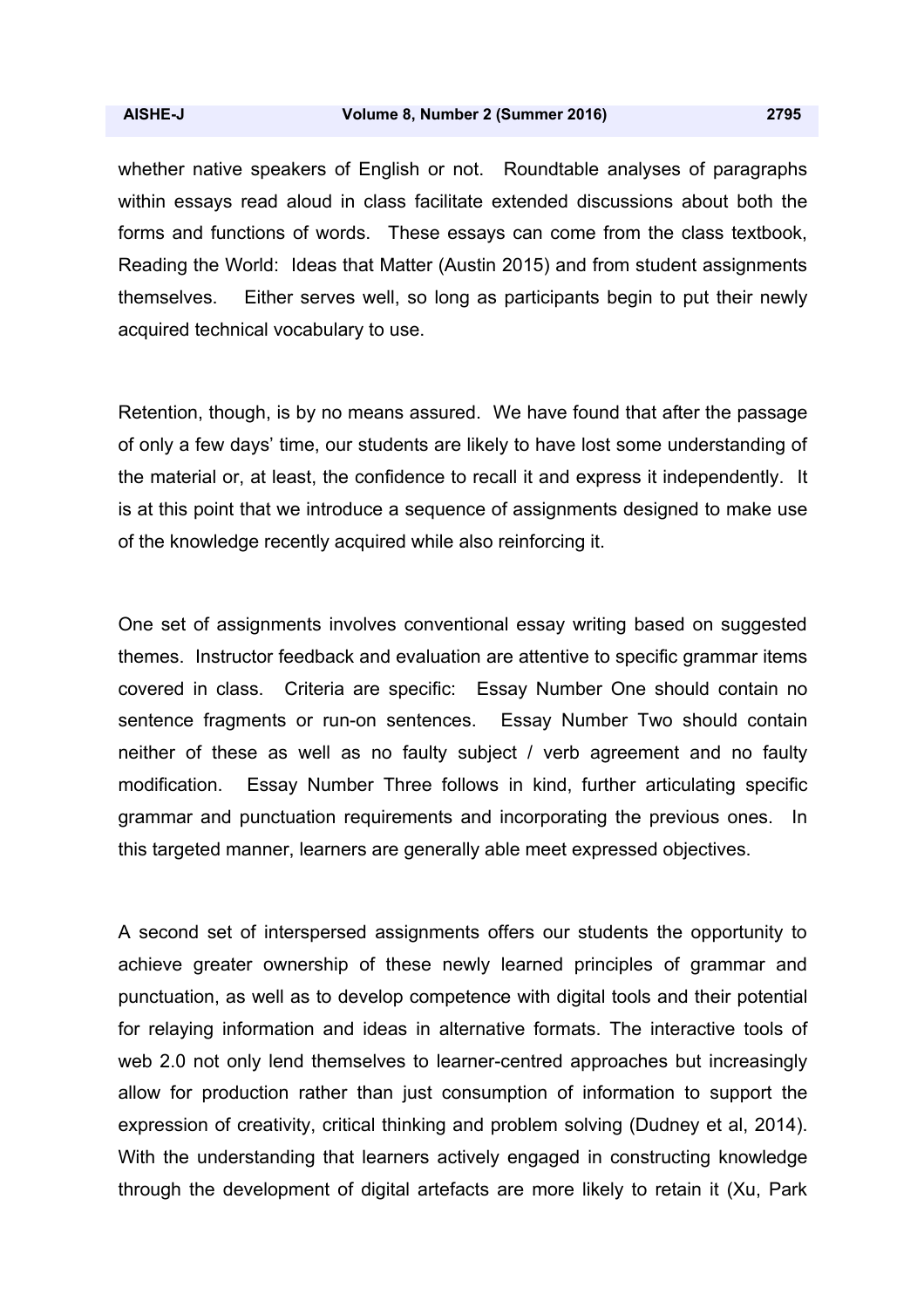and Baek, 2011), we have sourced educational e-platforms that are both versatile and free of charge so that our students can make independent decisions about which ones to use.

We then assign them to establish and maintain a blog that hosts their tasks along with the module's other documents, progress, and reflections. The blog also links to resources that have been used during term including websites, digital tools, articles and presentations. Though Web 2.0 technology offers countless ways to encapsulate and showcase creative work, blogging in particular has been shown to generate greater student engagement and increased knowledge-ownership (Plaisir, Hachey & Theilheimer, 2011) by which learners can express their individuality in their choices of layout, content, visual template, topics and artefacts (Garrett, 2011; Jafari et al., 2006; Joyes et al., 2010). The selected authoring-tools should be user-friendly and adapt well to learners' needs. As one of our students explains, "*I was able to create a blog that described who I was by adding in images and changing the font colours to colours that best suited me. I'm not good at presenting myself orally. Wix was a great way to express my personalit*y."

The choice of a freely accessible blogging tool, rather than the institutional learning management system, not only allows students to revisit their blog well beyond the boundaries of an academic year. It also serves to equip them with a valuable set of digital skills that are part and parcel of todays' graduate attributes. To date, all students have gravitated towards the free version of Wix. They generally find it "*easy to use*" as well as "*more than adequate to create an enjoyable webpage from scratch and easy enough for a complete beginner*." Other student commentary includes:

"*It has been fun and challenging. But nothing feels better than seeing our work presented in a form we never expected before*."

And: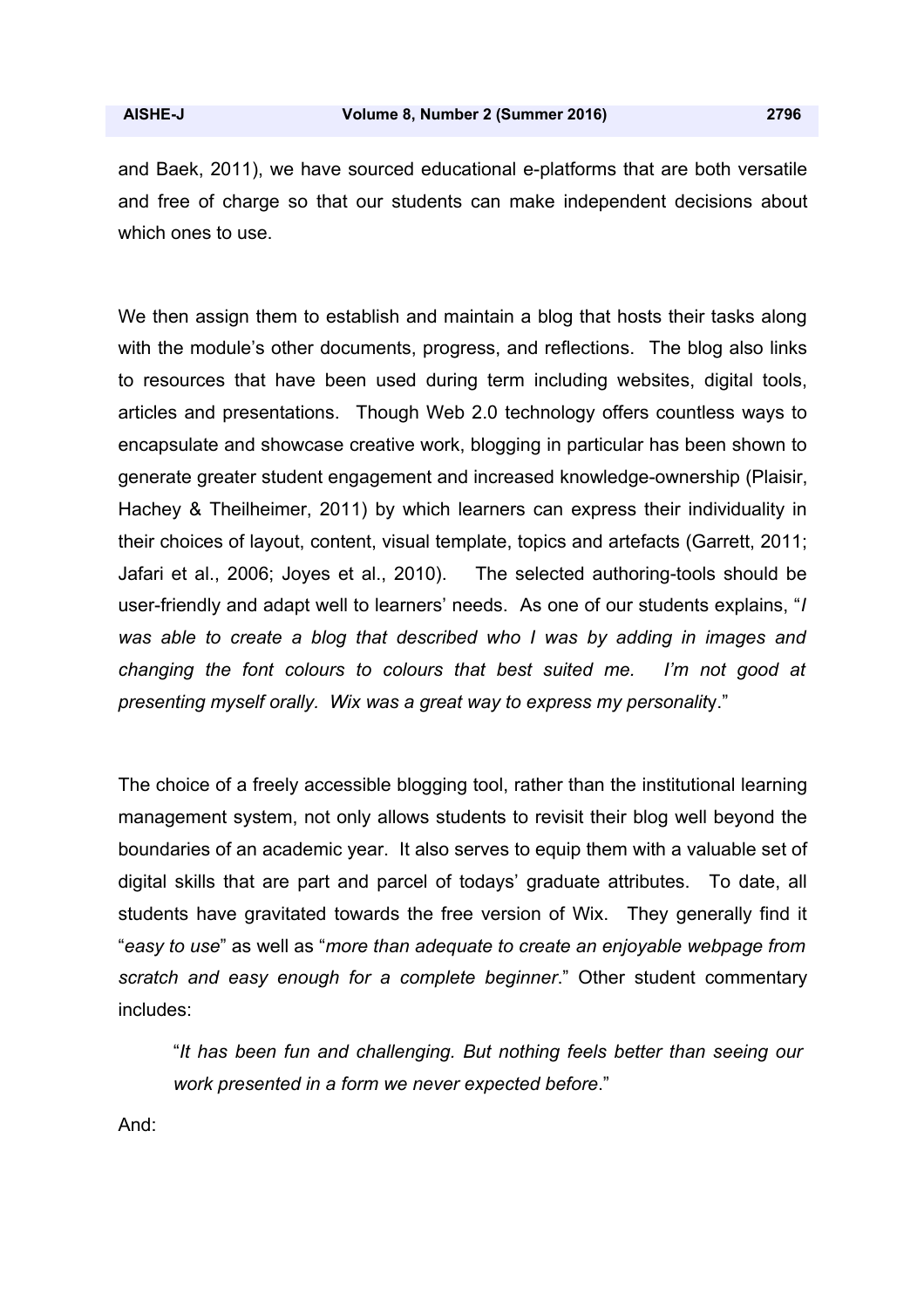"*Creating a blog was an exciting yet daunting task. I have always wanted to create one but I never knew how to. This part of the Composition and Writing Skills module has been a steep learning curve for me."* 

At this juncture in the syllabus, the blogs have become inviting receptacles for creative content. Taking Lankow, Ritchie and Crook's definition of an infographic, or mind map, as an item that "uses visual cues to communicate information" (2012:3), we ask the students to produce digital artefacts that illustrate three items of new learning: 1) the eight parts of speech, 2) phrases, and 3) clauses. Adopting the stance of instructional bloggers, they should imagine their hypothetical target audience as putative new learners to ensure the suitability of their displays. They are encouraged to focus on organisational and aesthetic appeal to aid comprehension and retention, and to encourage viewers to engage with the content in ways that foster clear understandings (i.e. comprehension) and that impart memorable knowledge (i.e. retention). This activity necessitates that they first collectively discuss and decide the nature of constructive feedback and formative peer review<sup>1</sup>. A similar set of ground rules is established, as well, before students begin reviewing at least two of their peers' blogs using the built-in comment boxes. Though free online mind mapping tools abound, *Easel.ly, Visme*, and *Piktochart* are especially adaptable to our prescribed activities.

As they continue to design experimental artefacts, the students also explore video and animation tools such as *Powtoon*, which allows users to create digital stories. These stories may be inspired by a textbook reading such as Martin Luther King Jr.'s "Letter from Birmingham Jail" or John Henry Newman's "Knowledge Its Own End." Whatever the contextual backdrop, each learner's intellectual content finds individualised expression in the production of digital audio-visual clips that serve, as

<sup>1</sup> Numerous studies have found that peer assessment can significantly enhance learning outcomes (Yang and Tsai, 2010; Barak and Rafaeli, 2004; Wen and Tsai, 2010). In particular online peer assessment supports active learning, constructive criticism, and knowledge-sharing as well as enhance communities of learners (Barak and Rafaeli, 2004). Peer assessment has the potential of changing of being an alternative form of evaluation. Yang and Tsai (2010) found that peer assessment on Facebook assists students in improving their grammar skills and enhance their learning desire.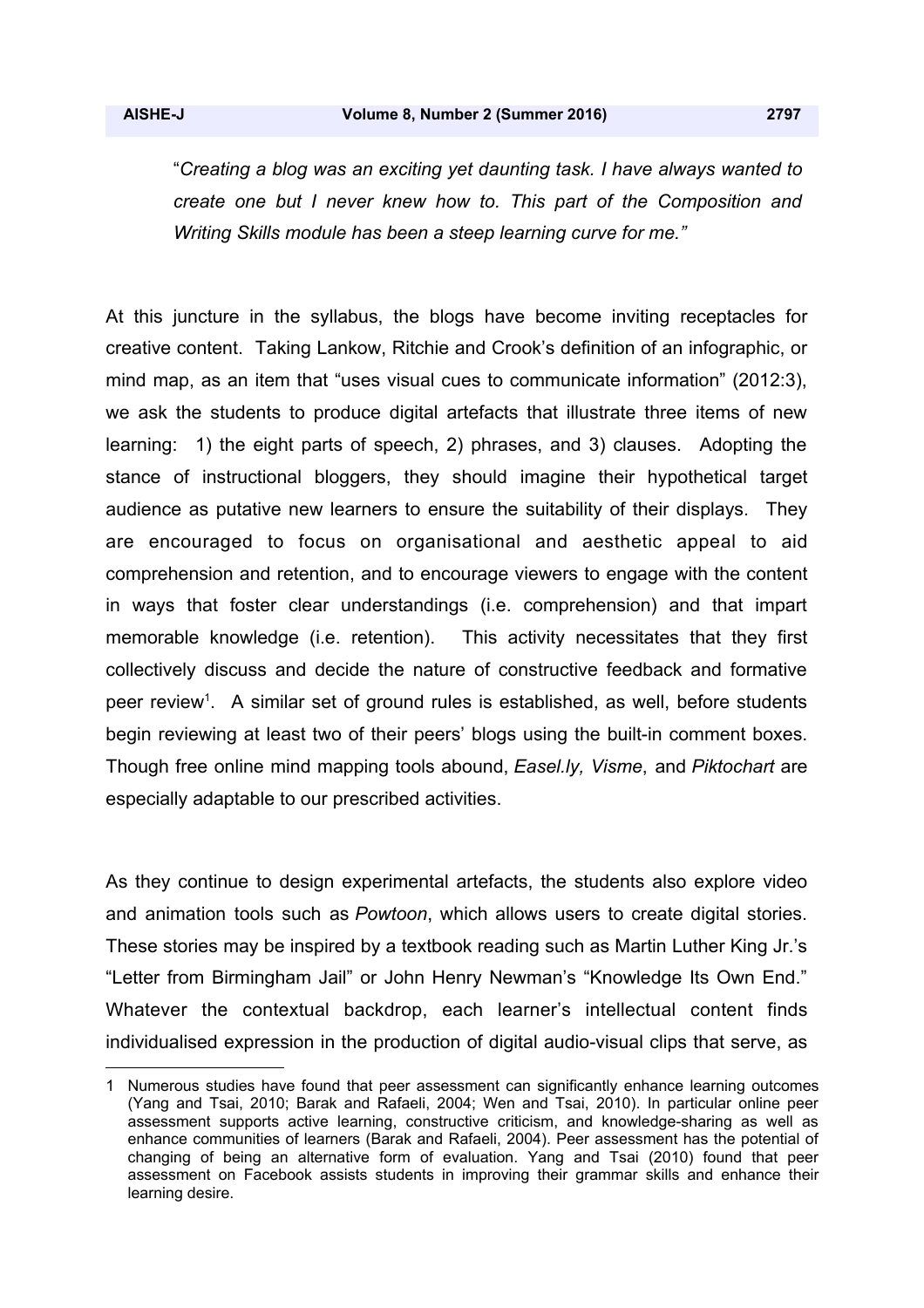well, to foster within the classroom the multiple literacies that will eventually be required outside of it (Vasslikopoulou et al., 2011).

When they have amassed enough instructional, narrative, and visual data to feel in command of the grammatical subject matter and its terminology, we next ask our students to adopt the stance of mock-assessors and design peer-to-peer quizzes using either *learningapps.org* or *quizlet.com.* These self-directive tools enable them to benefit from peer-learning in the desirably independent way defined by Boud, Cohen and Sampson as "t*he use of teaching and learning strategies in which students learn with and from each other without the immediate intervention of a teacher"* (1999). The authenticity of this exercise is among its key components. Each participant serves as both test-maker and test-taker, thus ensuring relevance to their learning needs, as well as high levels of interactivity and multiple pathways towards the achievement of goals (Whittion and Hollins, 2008).

# **3. Conclusion.**

At the end of the year, students are required to submit a reflective commentary outlining their experience of producing digital artefacts, of quizzing their peers, and of maintaining an instructional blog. Based on the SAMR (substitution, augmentation, modification, redefinition) model (Puentedura, 2011), blogging can lead to transformative pedagogies by significantly supporting the redesign of tasks and even allowing for the creation of new tasks that would previously not have been possible. Accordingly, the activities proposed to students involve embedding multimedia artefacts that complement a text-based or audio-based narrative, a reflective diary that fosters critical thinking, and a collaborative peer-review. While reflective writing helps participants to make sense of their learning environment and to focus on new curricular content, it also offers practice in narrative coherence itself, one of the central aims of the Composition module. Because reflective writing is underpinned by the elucidation of opinions, beliefs, feelings and the questioning of assumptions and practices (Hiemstra, 2001; Hughes, 2010), those who undertake it "think critically about successes and failures, extract ideas and information from a variety of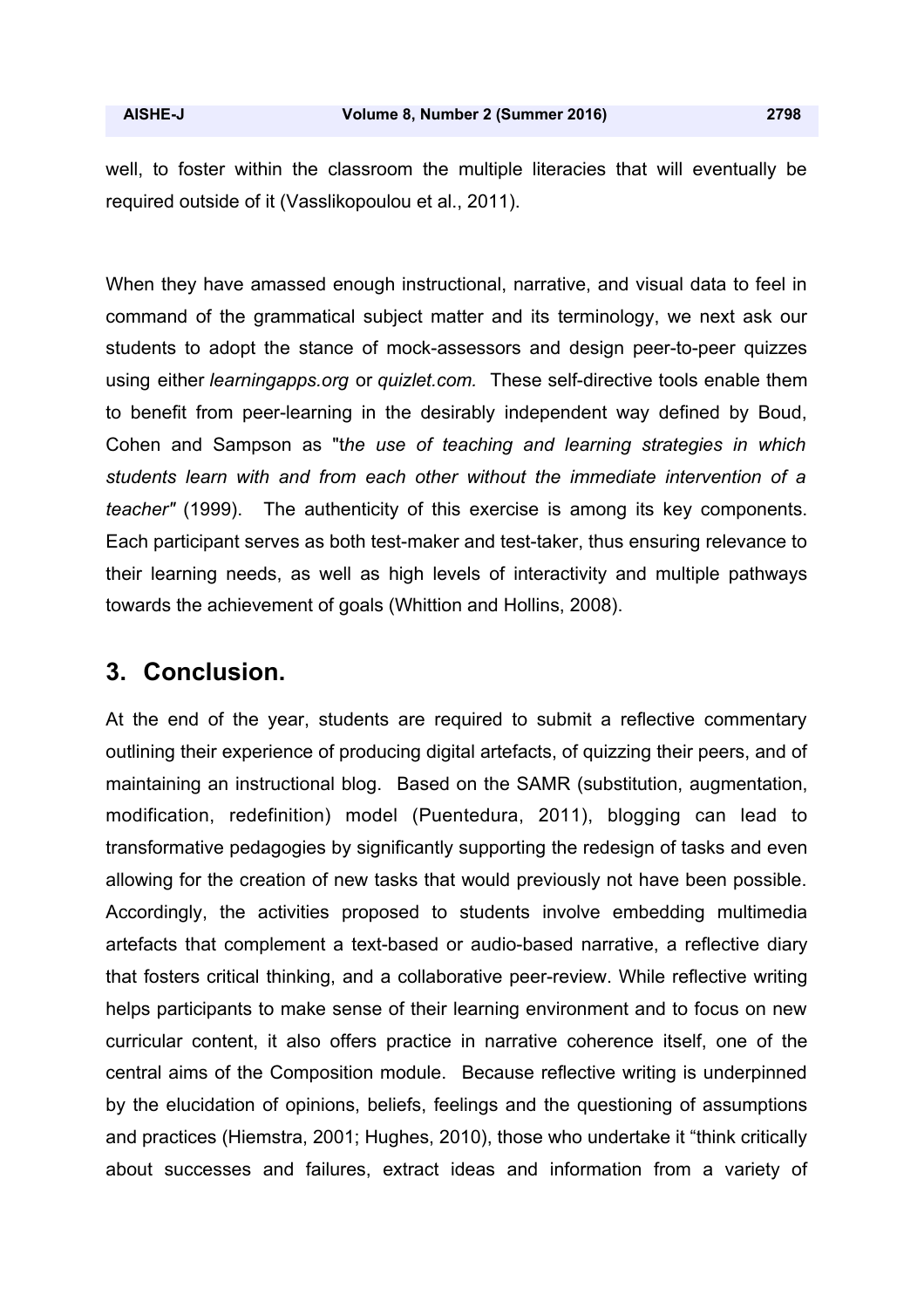sources, and recognise when current information can be used in the future" (Dalal et al, 2012:75). One of the ways to scaffold reflective writing is to integrate interrogative activities during class time, asking students to consider how reflective writing is different from other forms of writing (Moon 2006), or how a particular assignment will equip them with a set of skills relevant to other courses or to life-long learning (Denson 2011).

We have found that a loose, instructor provided framework offered midway through the academic year is a timely way to enable students to structure paired discussions centring on their quizzes and artefacts. These peer-to-peer conversations offer further food for thought useful to the blogs. Throughout the module, the continuous circulation of classroom content in multiple formats, both actual and virtual, aids in student retention of the subject matter. By end-of-year exam, most of our learnerparticipants test well in their knowledge of the parts of speech, phrases, clauses, sentences, and the grammar and punctuation conventions of so-called Standard English grammar. Their mastery of this new material is, we believe, partly owing to their ongoing construction of meaning over the duration of the course. Much of that construction is facilitated by the integration of technology which in turn supports the further acquisition of the multiple and finely interwoven literacies so critical to today's graduates.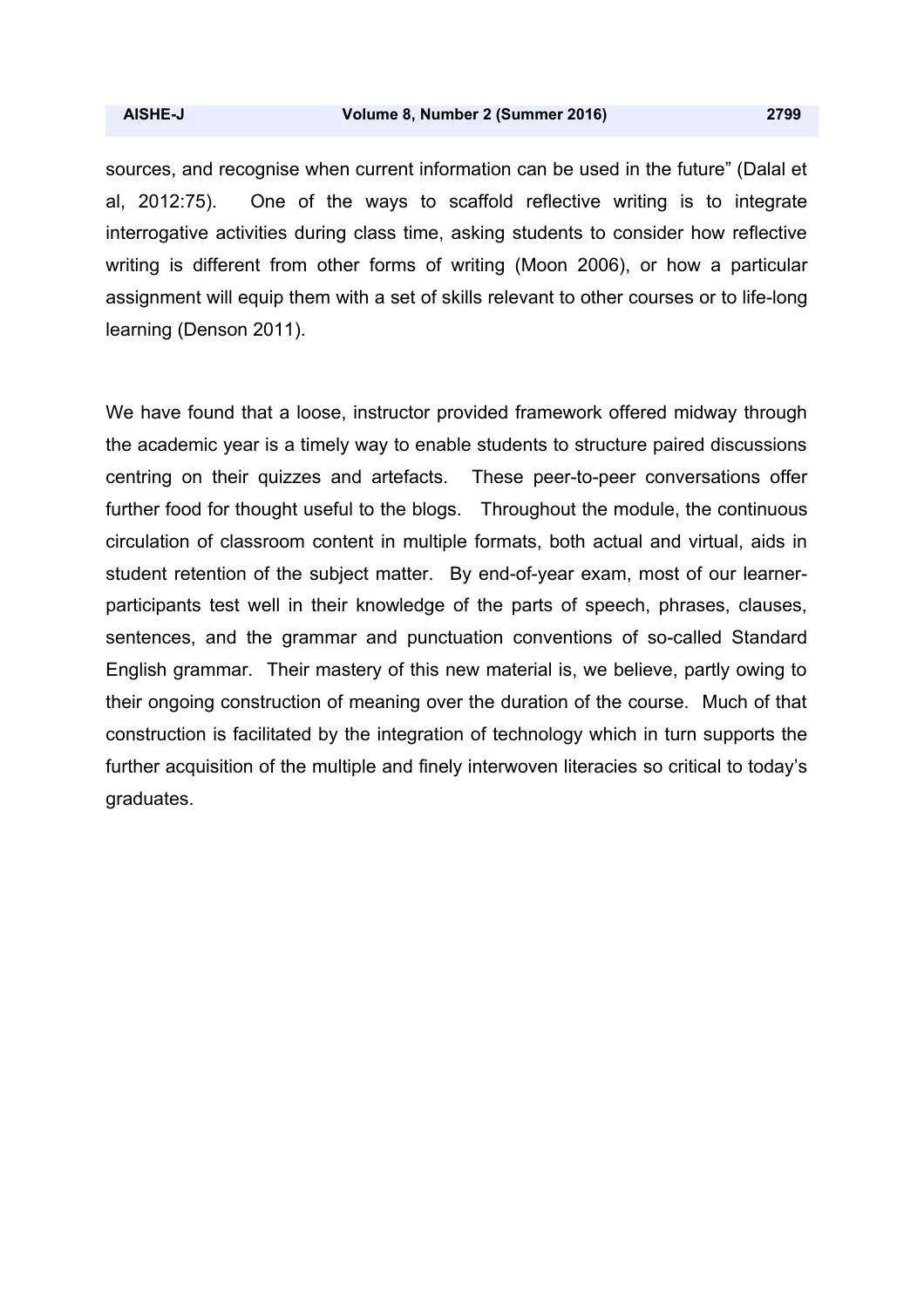#### **4. References**

Austin, Michael (ed). (2015). *Reading the World: Ideas that Matter, Third Edition.* WW Norton & Company.

Barak, M. & Rafaeli, S. (2004). On-line question-posing and peer-assessment as means for web-based knowledge sharing in learning. *International Journal of Human-Computer Studies*, 61: 84-103.

Boud, D., Cohen, R., & Sampson, J. (1999). Peer learning and assessment. A*ssessment & Evaluation in Higher Education*, 24(4): 413-426.

Dalal, D.K., Hakel, M.D., Sliter, M.T. and Kirkendall, S.R. (2012). Analysis of a Rubric for Assessing Depth of Classroom Reflections. *International Journal of ePortfolio*, 2(1): 75-85.

Denson, J.D. (2011). Promoting Self-Regulation and Critical Reflection Through Writing Students' Use of Electronic Portfolio. *International Journal of ePortfolio,* 1(1): 49-60.

Dudeney, G., Hockly, N. and Pegrum, M. (2014). *Digital Literacies.* Harlow: Pearson. Garrett, N. (2011). An Eportfolio Design Supporting Ownership, Social Learning and Ease of Use. *Educational Technology and Society*, 14(1): 187-202.

Hughes J. (2010) "But it's not Just Developing Like a Learner, it's Developing as a Person, Reflections on e-Portfolio Based Learning". In Sharpe R., Beetham H., De Freitas S. *Rethinking learning for a Digital Age – How Learners are Shaping their Own Experiences*, New York: Routledge, 199-212.

Hiemstra, R. (2001). Uses and Benefits of Journal Writing. *New Directions for Adult and Continuing Education*, 90: 19-26.

Jafari, A., McGee, P. and Carmean, C. (2006). Managing Courses, Defining Learning: What Faculty, Students and Administrators Want. *EDUCAUSE Review,* 41(4): 50-70.

Joyes, G., Gray, L. & Hartnell-Young, E. (2010). Effective practice with e-portfolios: How can the UK Experience Inform Implementation? *Australasian Journal of Educational Technology*, 26(1), 15-27.

Lankow, J. Ritchie, J., Crooks, R. (2012). *Infographics: The Power of Visual Storytelling*. John Wiley & Sons.

Moon, J.A. (2006). *Learning Journals, a Handbook for Reflective Practice and Professional Development* (2nd Ed.). Routledge: Oxon.

Plaisir, J. Y., Hachey, A. C. and Theilheimer, R. (2011). Their Portfolios, Our Role: Examining a Community College Teacher Education Digital Portfolio Program from the Student's Perspective. *Journal of Early Childhood Teacher Education*, 32: 159-175.

Puentedura, R.R. (2013). *SAMR: A brief introduction on Puentedura's weblog* http://www.hippasus.com/rrpweblog/archives/2013/10/02/UnderstandingSAMR.pdf Vasslikopoulou, M., Retalis, S., Nezi, M. & Boloudakis, M. (2011). Pilot use of digital educational comics in language teaching. *Educational Media Journal*, 48(2):115-126.